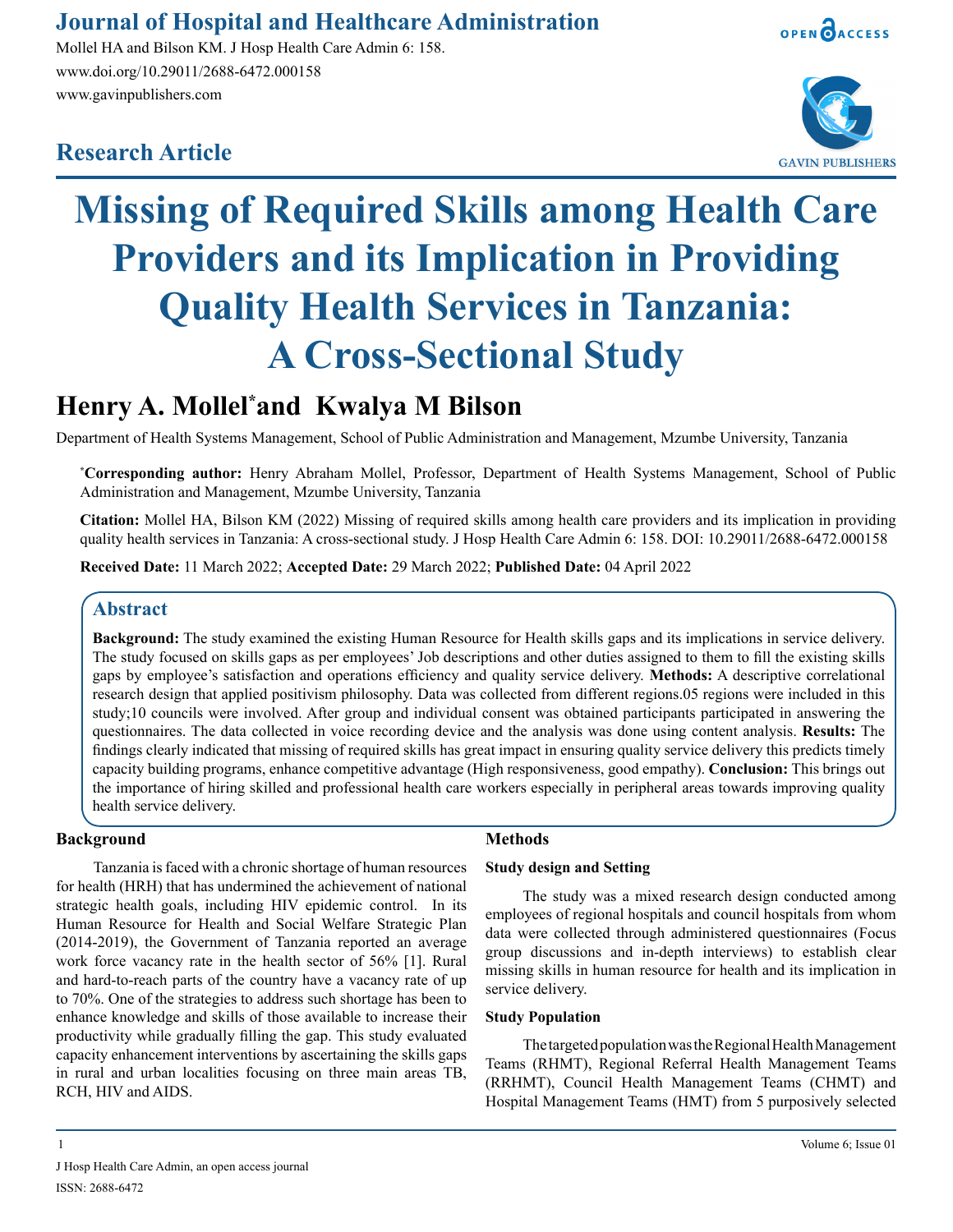**Citation:** Mollel HA, Bilson KM (2022) Missing of required skills among health care providers and its implication in providing quality health services in Tanzania: A cross-sectional study. J Hosp Health Care Admin 6: 158. DOI: 10.29011/2688-6472.000158

regions and 10 purposively selected councils in Tanzania.

#### **Sampling Technique**

Purposively sampling was used to select the regions and councils five regions selected; Manyara, Mara, Lindi, Dodoma and Dar es salaam. where the criteria used was prevalence of the disease (HIV/AIDS, TB & RCH): one with low and one with high prevalence council were selected, giving a total of 10 LGAs were covered [2].

#### **Data Collection**

Data were obtained from the participants using administered questionnaires with open ended questions, where by it allowed the respondents to answer questions to measure the existing skills gaps among different levels (district and regional level).

#### **Data Management**

The data was entered into reporting format(table), edited and coded. Data was analyzed using content analysis, starting with some ideas about themes that emerged and look for them in collected data.

#### **Ethical Consideration**

The research proposal was first approved by the Ministry of health community development, gender elderly and children (MoHCDGEC) and Presidents' Office Regional Administration and Local Government (PO-RALG). Furthermore, permission was obtained from Regional Administrative Secretaries in each region.

The researcher weighed the sensitivity of the matter in formulating data collection instruments, the participants were asked to give their consent prior to data collection activity. Thus, the study was guided by the principle of informed consent, The activity was total a voluntary participation [3].

#### **Results**

The study sought to determine missing of required skills among health care providers and its implication in providing quality health services in Tanzania. The vacancies (skills gap) obtained in Council and regional levels revealed in three ways: cross cutting skills, missing professional cadres/technical skills, inadequate number of staff compared to positions and the implication towards quality service delivery.

All RHMT and RRHMT reported to have requisite professional qualification and skills

#### **Results for Cross Cutting Skills**

Refers to additional skills in technical cadres should have in addition to their professional qualification and skills in order to perform their work well. This was particularly important at

the management levels (CHMT, HMT). For example, all CHMT members participate in budgeting and planning of human resources, thus they need these skills. Also, as coordinators in their respective disciplines, they need to have leadership and management skills including interpersonal skills for managing the health service delivery at that level.

"To be honest, with the exception of a Health Secretary, I am sure all of us are missing management and leadership skills. We are managing people, funds and we are involved in the planning but we are lacking these skills which is key in performing our functions (Respondent)"

#### **Results for missing technical/professional cadres**

Missing cadres have resulted from non-allocation of staff, attrition and wrong allocation of staff

#### **Non-allocation**

Many councils reported to compile their needs during the HRH planning process and their needs were communicated to higher level for action, but this indicates that the actual staff allocation depends on availability of budget.

#### **Attrition**

In some peripheral areas with limited infrastructures and conducive working environment. Thus, when staff are located in the area they don't stay.

#### **Wrong allocation**

Some of councils have reported being allocated cadres they did not ask for; thus, it affects the quality of service delivered, some councils received it with positivity while others have imposed negative view on this.

#### **Results on Inadequate number compared to the needs**

This is clearly shown in lower positions in some councils with high population density and high disease prevalence, it has also affected high cadres' staff.

This challenge is complicated as the few available staffs have to also perform other cross cutting duties, example in Njombe council one medical doctor has to undergo eight (08) surgeries per one night to save lives, but the same doctor has to fill more than six forms for each patient to document each and everything that has happened per patient [4].

#### **Implication of Missing skills to service delivery**

#### **Unprofessionalism**

Based on the results it very difficult to ensure professionalism while serving more than what you are really capable of doing.